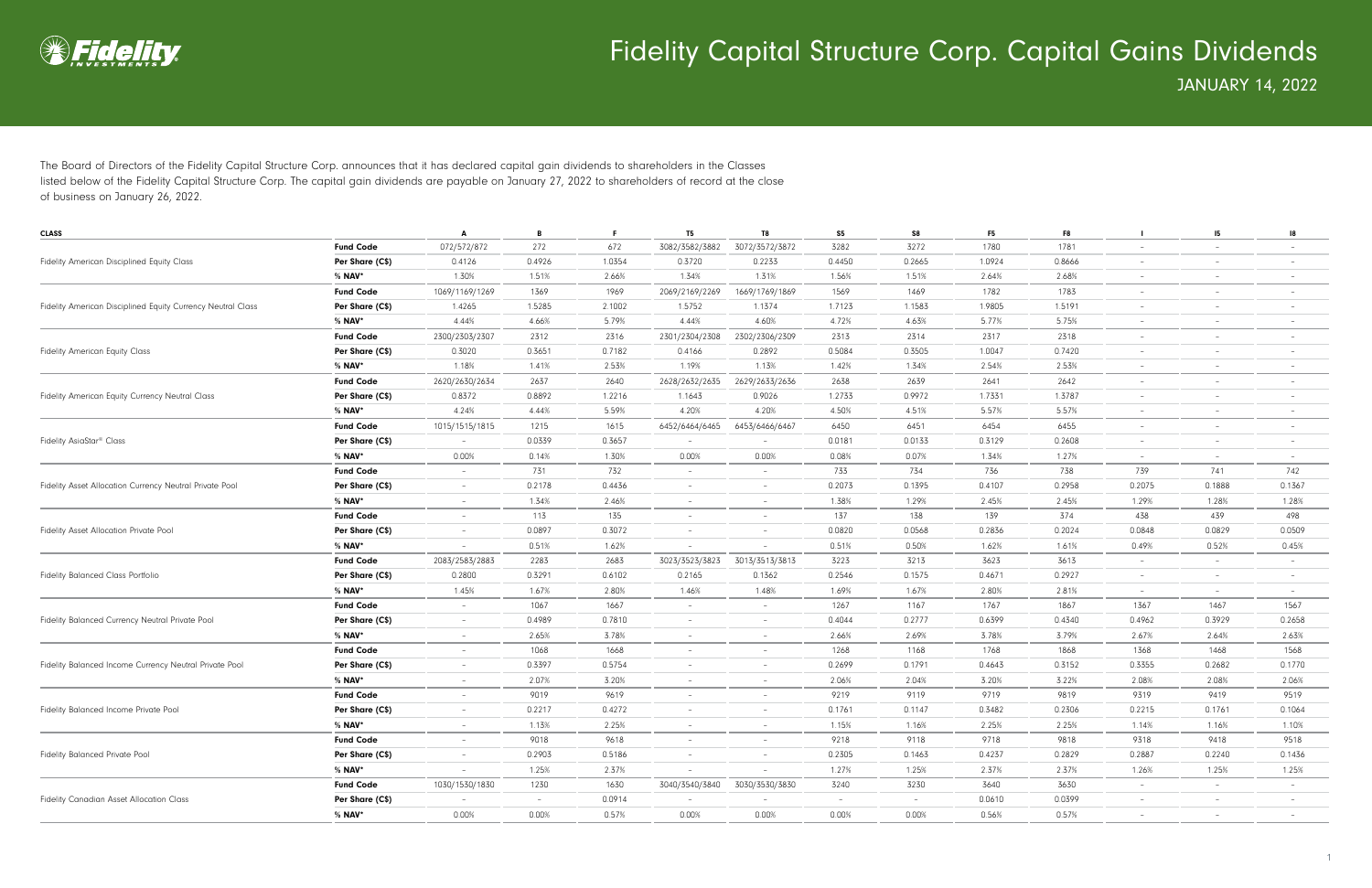

| <b>CLASS</b>                                        |                  | A                        | B                        |        | <b>T5</b>                | T8                       | S <sub>5</sub>           | S8                       | F <sub>5</sub>           | F8                       |                          | 15                       | 18                       |
|-----------------------------------------------------|------------------|--------------------------|--------------------------|--------|--------------------------|--------------------------|--------------------------|--------------------------|--------------------------|--------------------------|--------------------------|--------------------------|--------------------------|
|                                                     | <b>Fund Code</b> | 026/526/826              | 226                      | 626    | 3046/3546/3846           | 3036/3536/3836           | 3246                     | 3236                     | 3646                     | 3636                     |                          | $\overline{\phantom{a}}$ |                          |
| <b>Fidelity Canadian Balanced Class</b>             | Per Share (C\$)  | 0.1323                   | 0.1983                   | 0.6100 | 0.0550                   | 0.0361                   | 0.0830                   | 0.0528                   | 0.2392                   | 0.1542                   | -                        | $\overline{\phantom{a}}$ |                          |
|                                                     | % NAV*           | 0.44%                    | 0.66%                    | 1.81%  | 0.43%                    | 0.44%                    | 0.64%                    | 0.64%                    | 1.80%                    | 1.81%                    | -                        | $\overline{\phantom{m}}$ |                          |
|                                                     | <b>Fund Code</b> | 096/596/896              | 296                      | 696    | 3066/3566/3866           | 3096/3596/3896           | 3266                     | 3296                     | 1844                     | 1845                     | $\overline{\phantom{a}}$ | $\overline{\phantom{a}}$ |                          |
| Fidelity Canadian Disciplined Equity Class          | Per Share (C\$)  | 0.5795                   | 0.6944                   | 1.3889 | 0.2564                   | 0.1553                   | 0.2978                   | 0.1784                   | 0.7706                   | 0.5652                   | $\overline{\phantom{a}}$ | $-$                      |                          |
|                                                     | % <b>NAV</b> *   | 1.38%                    | 1.61%                    | 2.73%  | 1.42%                    | 1.42%                    | 1.63%                    | 1.58%                    | 2.75%                    | 2.73%                    | $\overline{\phantom{a}}$ | $\sim$                   |                          |
|                                                     | <b>Fund Code</b> | $\sim$                   | 9010                     | 9610   | $\overline{\phantom{a}}$ | $\overline{\phantom{0}}$ | 9210                     | 9110                     | 9710                     | 9810                     | 9310                     | 9410                     | 9510                     |
| Fidelity Canadian Equity Private Pool               | Per Share (C\$)  | $\overline{\phantom{a}}$ | $\overline{\phantom{a}}$ | 0.0449 |                          |                          | $\overline{\phantom{a}}$ | $\overline{\phantom{a}}$ | 0.0466                   | 0.0306                   |                          | $\sim$                   |                          |
|                                                     | % NAV*           |                          | 0.00%                    | 0.22%  | $\overline{\phantom{a}}$ |                          | 0.00%                    | 0.00%                    | 0.20%                    | 0.21%                    | 0.00%                    | 0.00%                    | 0.00%                    |
|                                                     | <b>Fund Code</b> | 054/554/854              | 254                      | 654    | 5342/5345/5453           | 5343/5456/5466           | 5340                     | 5341                     | 5235                     | 5236                     |                          | $\overline{\phantom{a}}$ |                          |
| Fidelity Canadian Growth Company Class              | Per Share (C\$)  | 1.8500                   | 2.0724                   | 3.6141 | 0.8032                   | 0.6795                   | 0.8759                   | 0.7353                   | 1.3485                   | 1.1468                   | $\overline{\phantom{0}}$ | $\overline{\phantom{a}}$ |                          |
|                                                     | % NAV*           | 2.48%                    | 2.69%                    | 3.83%  | 2.51%                    | 2.48%                    | 2.70%                    | 2.66%                    | 3.82%                    | 3.84%                    | $\overline{\phantom{0}}$ | $\overline{\phantom{a}}$ |                          |
|                                                     | <b>Fund Code</b> | 465/466/467              | 468                      | 469    | 475/477/478              | 480/481/482              | 473                      | 474                      | 1754                     | 1755                     | $\overline{\phantom{a}}$ | $\overline{\phantom{a}}$ |                          |
| Fidelity Canadian Large Cap Class                   | Per Share (C\$)  | 0.5993                   | 0.6654                   | 1.0474 | 0.7249                   | 0.5191                   | 0.8089                   | 0.5786                   | 1.0790                   | 0.8140                   | $\overline{\phantom{a}}$ | $\overline{\phantom{0}}$ |                          |
|                                                     | % <b>NAV</b> *   | 2.35%                    | 2.58%                    | 3.73%  | 2.35%                    | 2.33%                    | 2.57%                    | 2.56%                    | 3.74%                    | 3.75%                    | $\overline{\phantom{a}}$ | $\overline{\phantom{a}}$ |                          |
|                                                     | <b>Fund Code</b> | 066/366/576              | 276                      | 647    | 1686/1687/1689           | 1690/1691/1692           | 1693                     | 1694                     | 1695                     | 1696                     | $\overline{\phantom{a}}$ | $\overline{\phantom{a}}$ |                          |
| <b>Fidelity Canadian Opportunities Class</b>        | Per Share (C\$)  |                          | $\overline{\phantom{a}}$ | 0.5739 |                          |                          | $\overline{\phantom{a}}$ |                          | 0.3912                   | 0.3097                   |                          | $\overline{\phantom{m}}$ |                          |
|                                                     | % NAV*           | 0.00%                    | 0.00%                    | 0.99%  | 0.00%                    | 0.00%                    | 0.00%                    | 0.00%                    | 1.00%                    | 1.02%                    | $\overline{\phantom{a}}$ | $\overline{\phantom{a}}$ |                          |
| Fidelity Canadian Short Term Income Class           | <b>Fund Code</b> | 046/546/846              | 246                      | 646    | $\overline{\phantom{m}}$ | $\overline{\phantom{0}}$ | $\overline{\phantom{a}}$ |                          | $\overline{\phantom{a}}$ | $\overline{\phantom{a}}$ |                          | $\overline{\phantom{a}}$ |                          |
|                                                     | Per Share (C\$)  | 0.0960                   | 0.0963                   | 0.0966 | $\overline{\phantom{a}}$ |                          | $\overline{\phantom{a}}$ |                          | $\qquad \qquad -$        | $\overline{\phantom{a}}$ |                          | $\overline{\phantom{a}}$ |                          |
|                                                     | % NAV*           | 0.80%                    | 0.78%                    | 0.75%  |                          |                          | $\overline{\phantom{a}}$ |                          | $\overline{\phantom{a}}$ | $\sim$                   | -                        | $\overline{\phantom{a}}$ |                          |
|                                                     | <b>Fund Code</b> | 6548/6549/6550           | 6557                     | 6560   | 6551/6552/6553           | 6554/6555/6556           | 6558                     | 6559                     | 6561                     | 6562                     | $\overline{\phantom{a}}$ | $\overline{\phantom{a}}$ |                          |
| Fidelity CanAm Opportunities Class                  | Per Share (C\$)  | 0.0166                   | 0.0488                   | 0.2310 | 0.0278                   | 0.0220                   | 0.0870                   | 0.0705                   | 0.4051                   | 0.3723                   | $-$                      | $\overline{\phantom{m}}$ |                          |
|                                                     | % NAV*           | 0.11%                    | 0.32%                    | 1.46%  | 0.10%                    | 0.09%                    | 0.32%                    | 0.28%                    | 1.46%                    | 1.44%                    | $\overline{\phantom{a}}$ | $\overline{\phantom{a}}$ |                          |
|                                                     | <b>Fund Code</b> | 6580/6581/6582           | 6589                     | 6592   | 6583/6584/6585           | 6586/6587/6588           | 6590                     | 6591                     | 6593                     | 6594                     | $\overline{\phantom{a}}$ | $\overline{\phantom{a}}$ |                          |
| Fidelity CanAm Opportunities Currency Neutral Class | Per Share (C\$)  | 0.2693                   | 0.3073                   | 0.5037 | 0.5167                   | 0.4376                   | 0.5358                   | 0.4928                   | 0.8659                   | 0.8094                   |                          | $\overline{\phantom{a}}$ |                          |
|                                                     | % <b>NAV</b> *   | 1.76%                    | 2.00%                    | 3.17%  | 1.94%                    | 1.78%                    | 2.00%                    | 1.98%                    | 3.12%                    | 3.14%                    | $\sim$                   | $\overline{\phantom{a}}$ | $\overline{\phantom{0}}$ |
|                                                     | <b>Fund Code</b> | 1017/1517/1817           | 1217                     | 1617   | 1905/1907/1909           | 1910/1911/1912           | 1913                     | 1914                     | 1915                     | 1916                     | -                        | $\overline{\phantom{a}}$ |                          |
| <b>Fidelity China Class</b>                         | Per Share (C\$)  | 0.6184                   | 0.6775                   | 1.0498 | 0.7167                   | 0.5740                   | 0.7887                   | 0.6353                   | 1.1487                   | 0.9329                   |                          | $\overline{\phantom{a}}$ |                          |
|                                                     | % NAV*           | 2.98%                    | 3.18%                    | 4.29%  | 2.93%                    | 2.95%                    | 3.17%                    | 3.19%                    | 4.26%                    | 4.27%                    | $\overline{\phantom{a}}$ | $\sim$                   | $\overline{\phantom{0}}$ |
|                                                     | <b>Fund Code</b> |                          | 906                      | 921    | $\overline{\phantom{m}}$ | $-$                      | 909                      | 926                      | 922                      | 923                      | 929                      | 932                      | 937                      |
| Fidelity Concentrated Value Private Pool            | Per Share (C\$)  | $\overline{\phantom{m}}$ | 0.7402                   | 1.0803 |                          |                          | 0.9181                   | 0.6780                   | 1.3653                   | 1.0039                   | 0.7393                   | 0.8968                   | 0.6620                   |
|                                                     | $%$ NAV*         | $\sim$                   | 3.26%                    | 4.37%  | $\overline{\phantom{a}}$ | $-$                      | 3.25%                    | 3.25%                    | 4.37%                    | 4.36%                    | 3.28%                    | 3.21%                    | 3.22%                    |
|                                                     | <b>Fund Code</b> | 1441/1442/1443           | 1444                     | 1445   | 1448/1449/1450           | $\sim$                   | 1447                     | $-$                      | 1446                     | $\sim$                   | $\sim$                   | $\sim$                   |                          |
| <b>Fidelity Corporate Bond Class</b>                | Per Share (C\$)  | 0.4129                   | 0.4737                   | 0.5893 | 0.3703                   | $\sim$                   | 0.3997                   | $-$                      | 0.5006                   | $\overline{\phantom{a}}$ | $\overline{\phantom{a}}$ | $\overline{\phantom{a}}$ |                          |
|                                                     | % <b>NAV</b> *   | 3.13%                    | 3.47%                    | 4.06%  | 3.33%                    | $\sim$                   | 3.48%                    | $\sim$                   | 4.07%                    | $\sim$                   | $\sim$                   | $-$                      | $\overline{\phantom{a}}$ |
|                                                     | <b>Fund Code</b> | $\sim$                   | 7297                     | 7300   | $\overline{\phantom{a}}$ | $\overline{\phantom{a}}$ | 7298                     | 7299                     | 7301                     | 7302                     | $\overline{\phantom{a}}$ | $\sim$                   | $\overline{\phantom{a}}$ |
| <b>Fidelity Disruptors Class</b>                    | Per Share (C\$)  | $\sim$                   | $\overline{\phantom{a}}$ | 0.0071 | $\sim$                   |                          | $\sim$                   | $\sim$                   | 0.0130                   | 0.0099                   | $-$                      | $\overline{\phantom{a}}$ |                          |
|                                                     | $%$ NAV*         | $\sim$                   | 0.00%                    | 0.07%  | $\overline{\phantom{a}}$ | $\overline{\phantom{a}}$ | 0.00%                    | 0.00%                    | 0.06%                    | 0.05%                    | $\sim$                   | $\sim$                   |                          |
|                                                     | <b>Fund Code</b> | 1020/1520/1820           | 1220                     | 1620   | 3060/3560/3860           | 3020/3520/3820           | 3260                     | 3220                     | 1762                     | 1763                     | $\sim$                   | $\overline{\phantom{a}}$ |                          |
| <b>Fidelity Dividend Class</b>                      | Per Share (C\$)  | 0.0105                   | 0.0505                   | 0.2863 | 0.0037                   | 0.0013                   | 0.0493                   | 0.0317                   | 0.3082                   | 0.2244                   | $\overline{\phantom{a}}$ | $\overline{\phantom{0}}$ | $\overline{\phantom{a}}$ |
|                                                     | $%$ NAV*         | 0.06%                    | 0.27%                    | 1.42%  | 0.02%                    | 0.01%                    | 0.26%                    | 0.25%                    | 1.42%                    | 1.40%                    | $\overline{\phantom{a}}$ | $\overline{\phantom{a}}$ |                          |
|                                                     |                  |                          |                          |        |                          |                          |                          |                          |                          |                          |                          |                          |                          |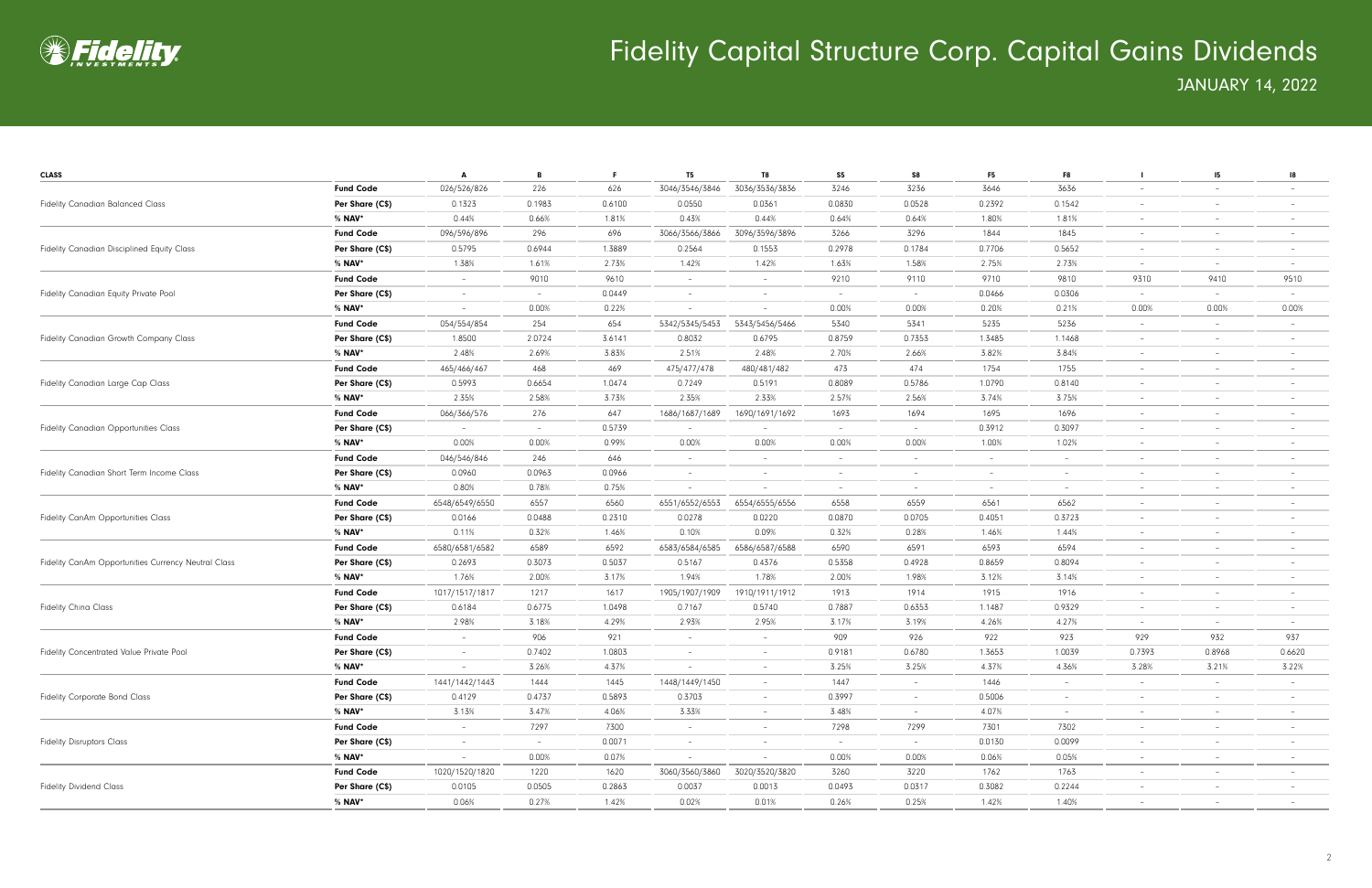

| <b>CLASS</b>                                              |                  | A                        | B      | F.     | <b>T5</b>                | T8                       | S <sub>5</sub>                  | S8     | F <sub>5</sub>           | F8                              |                          | 15 <sub>15</sub>         | 18                       |
|-----------------------------------------------------------|------------------|--------------------------|--------|--------|--------------------------|--------------------------|---------------------------------|--------|--------------------------|---------------------------------|--------------------------|--------------------------|--------------------------|
|                                                           | <b>Fund Code</b> | 1423/1424/1425           | 1432   | 1435   | 1426/1427/1428           | 1429/1430/1431           | 1433                            | 1434   | 1436                     | 1437                            | $\overline{\phantom{a}}$ | $\overline{\phantom{0}}$ | $\qquad \qquad -$        |
| <b>Fidelity Dividend Plus Class</b>                       | Per Share (C\$)  |                          | 0.0286 | 0.2381 |                          |                          | 0.0532                          | 0.0382 | 0.3157                   | 0.2365                          |                          | $\overline{\phantom{m}}$ |                          |
|                                                           | % <b>NAV</b> *   | 0.00%                    | 0.18%  | 1.33%  | 0.00%                    | 0.00%                    | 0.25%                           | 0.24%  | 1.34%                    | 1.35%                           | $\overline{\phantom{a}}$ | $\overline{\phantom{a}}$ | $\overline{\phantom{0}}$ |
|                                                           | <b>Fund Code</b> | 1075/1575/1875           | 1275   | 1675   |                          |                          | $\overline{\phantom{a}}$        |        | $\overline{\phantom{a}}$ | $\overline{\phantom{a}}$        |                          | $\overline{\phantom{a}}$ |                          |
| <b>Fidelity Emerging Markets Class</b>                    | Per Share (C\$)  | 0.0528                   | 0.0792 | 0.2742 | $\overline{\phantom{a}}$ |                          | $\overline{\phantom{a}}$        |        | $\overline{\phantom{a}}$ | $\hspace{0.1mm}-\hspace{0.1mm}$ |                          | $\overline{\phantom{m}}$ |                          |
|                                                           | % <b>NAV</b> *   | 0.38%                    | 0.56%  | 1.69%  | $\overline{\phantom{a}}$ | $\overline{\phantom{a}}$ | $\overline{\phantom{a}}$        |        | $\overline{\phantom{a}}$ | $\overline{\phantom{a}}$        | -                        | $\sim$                   |                          |
|                                                           | <b>Fund Code</b> | 098/598/898              | 298    | 698    | $\overline{\phantom{a}}$ |                          | $\overline{\phantom{a}}$        |        | $\overline{\phantom{a}}$ | $\overline{\phantom{0}}$        | -                        | $\overline{\phantom{a}}$ |                          |
| <b>Fidelity Europe Class</b>                              | Per Share (C\$)  | 0.3271                   | 0.3971 | 0.8397 | $\overline{\phantom{a}}$ |                          | $\overline{\phantom{a}}$        |        | $\overline{\phantom{a}}$ | $\overline{\phantom{0}}$        | -                        | $\overline{\phantom{0}}$ |                          |
|                                                           | % <b>NAV</b> *   | 1.34%                    | 1.57%  | 2.73%  |                          |                          | $\overline{\phantom{a}}$        | $-$    | $\overline{\phantom{a}}$ | $\overline{\phantom{a}}$        | $\overline{\phantom{a}}$ | $\overline{\phantom{a}}$ | $\qquad \qquad -$        |
|                                                           | <b>Fund Code</b> | 016/516/816              | 216    | 616    | 1874/1877/1878           | 1880/1881/1882           | 1883                            | 1884   | 1885                     | 1886                            | $\overline{\phantom{m}}$ | $\overline{\phantom{0}}$ | $\qquad \qquad -$        |
| <b>Fidelity Far East Class</b>                            | Per Share (C\$)  | 0.0282                   | 0.1371 | 0.8669 | $\overline{\phantom{a}}$ |                          | 0.0735                          | 0.0386 | 0.3742                   | 0.3049                          | $\overline{\phantom{m}}$ | $\overline{\phantom{m}}$ |                          |
|                                                           | % <b>NAV</b> *   | 0.06%                    | 0.27%  | 1.40%  | 0.00%                    | 0.00%                    | 0.29%                           | 0.19%  | 1.36%                    | 1.38%                           | -                        | $\overline{\phantom{a}}$ |                          |
|                                                           | <b>Fund Code</b> | 6325/6326/6327           | 6334   | 6345   | 6328/6329/6330           | 6331/6332/6333           | 6335                            | 6336   | 6346                     | 6347                            | $\overline{\phantom{a}}$ | $\overline{\phantom{a}}$ |                          |
| Fidelity Founders Currency Neutral Class                  | Per Share (C\$)  | 0.2356                   | 0.2824 | 0.5164 | 0.3711                   | 0.3406                   | 0.4477                          | 0.4072 | 0.8425                   | 0.7572                          | -                        |                          |                          |
|                                                           | % <b>NAV</b> *   | 1.27%                    | 1.50%  | 2.64%  | 1.20%                    | 1.22%                    | 1.43%                           | 1.45%  | 2.57%                    | 2.58%                           | $\overline{\phantom{a}}$ | $\overline{\phantom{a}}$ |                          |
|                                                           | <b>Fund Code</b> | 2084/2584/2884           | 2284   | 2684   | 3024/3524/3824           | 3014/3514/3814           | 3224                            | 3214   | 3624                     | 3614                            | $\overline{\phantom{a}}$ | $-$                      |                          |
| <b>Fidelity Global Balanced Class Portfolio</b>           | Per Share (C\$)  | 0.1587                   | 0.2108 | 0.5147 | 0.1318                   | 0.0804                   | 0.1702                          | 0.1084 | 0.4123                   | 0.2626                          | -                        | $\overline{\phantom{0}}$ |                          |
|                                                           | % <b>NAV</b> *   | 0.79%                    | 1.02%  | 2.15%  | 0.83%                    | 0.80%                    | 1.03%                           | 1.03%  | 2.16%                    | 2.15%                           | $\overline{\phantom{a}}$ | $\overline{\phantom{a}}$ |                          |
|                                                           | <b>Fund Code</b> | 303/505/805              | 205    | 605    | $\overline{\phantom{a}}$ | $-$                      | $\overline{\phantom{a}}$        | $-$    | $\sim$                   | $-$                             | $\overline{\phantom{m}}$ | $-$                      | $\overline{\phantom{0}}$ |
| <b>Fidelity Global Consumer Industries Class</b>          | Per Share (C\$)  | 0.3733                   | 0.4949 | 1.3395 | $\overline{\phantom{a}}$ |                          | $\hspace{0.1mm}-\hspace{0.1mm}$ |        | $\overline{\phantom{a}}$ | $\overline{\phantom{0}}$        | -                        | $\overline{\phantom{m}}$ |                          |
|                                                           | % <b>NAV</b> *   | 0.75%                    | 0.97%  | 2.13%  |                          |                          | $\overline{\phantom{a}}$        |        | $\overline{\phantom{a}}$ | $\overline{\phantom{a}}$        | -                        | $\overline{\phantom{a}}$ | $\overline{\phantom{0}}$ |
|                                                           | <b>Fund Code</b> | 001/501/801              | 201    | 639    | 3101/3351/3501           | 3001/3551/3801           | 3261                            | 3201   | 5239                     | 5240                            |                          | $\overline{\phantom{m}}$ |                          |
| Fidelity Global Disciplined Equity Class                  | Per Share (C\$)  | 0.2606                   | 0.3296 | 0.7616 | 0.2056                   | 0.1493                   | 0.2739                          | 0.1776 | 0.6070                   | 0.5251                          | -                        |                          |                          |
|                                                           | % <b>NAV</b> *   | 0.99%                    | 1.22%  | 2.37%  | 0.94%                    | 1.02%                    | 1.21%                           | 1.19%  | 2.34%                    | 2.32%                           | $\overline{\phantom{a}}$ | $\overline{\phantom{a}}$ | $\overline{\phantom{a}}$ |
|                                                           | <b>Fund Code</b> | 1072/1172/1272           | 1372   | 1972   | 2072/2172/2272           | 1672/1772/1872           | 1572                            | 1472   | $\overline{\phantom{a}}$ | $\sim$                          | $\overline{\phantom{a}}$ | $\overline{\phantom{a}}$ |                          |
| Fidelity Global Disciplined Equity Currency Neutral Class | Per Share (C\$)  | 0.8996                   | 0.9781 | 1.4233 | 1.0367                   | 0.6266                   | 1.0895                          | 0.6752 | $\overline{\phantom{a}}$ | $\overline{\phantom{0}}$        | -                        | $\overline{\phantom{0}}$ |                          |
|                                                           | % <b>NAV</b> *   | 3.54%                    | 3.76%  | 4.90%  | 3.63%                    | 3.68%                    | 3.74%                           | 3.83%  | $\overline{\phantom{a}}$ | $\sim$                          | $\overline{\phantom{a}}$ | $\overline{\phantom{a}}$ |                          |
|                                                           | <b>Fund Code</b> | 1042/1542/1842           | 1242   | 1642   | 3052/3552/3852           | 3042/3542/3842           | 3252                            | 3242   | 1786                     | 1787                            | $\overline{\phantom{a}}$ | $\overline{\phantom{0}}$ | $\qquad \qquad -$        |
| <b>Fidelity Global Dividend Class</b>                     | Per Share (C\$)  | 0.0808                   | 0.1260 | 0.4058 | 0.0917                   | 0.0491                   | 0.1484                          | 0.0878 | 0.5922                   | 0.4384                          | $\overline{\phantom{a}}$ | $\overline{\phantom{0}}$ |                          |
|                                                           | % <b>NAV</b> *   | 0.42%                    | 0.63%  | 1.77%  | 0.40%                    | 0.35%                    | 0.62%                           | 0.61%  | 1.76%                    | 1.76%                           | $\overline{\phantom{a}}$ | $\sim$                   |                          |
|                                                           | <b>Fund Code</b> | $\overline{\phantom{a}}$ | 1065   | 1665   | $\overline{\phantom{a}}$ | $\overline{\phantom{a}}$ | 1265                            | 1165   | 1765                     | 1865                            | 1365                     | 1465                     | 1565                     |
| Fidelity Global Equity Currency Neutral Private Pool      | Per Share (C\$)  | $\overline{\phantom{a}}$ | 0.4370 | 0.8335 |                          |                          | 0.4857                          | 0.3226 | 0.9185                   | 0.6336                          | 0.4246                   | 0.4341                   | 0.3101                   |
|                                                           | % NAV*           | $\overline{\phantom{a}}$ | 1.61%  | 2.74%  | $\overline{\phantom{a}}$ | $\sim$                   | 1.64%                           | 1.58%  | 2.74%                    | 2.72%                           | 1.60%                    | 1.52%                    | 1.56%                    |
|                                                           | <b>Fund Code</b> | $\overline{\phantom{a}}$ | 9014   | 9614   | $\overline{\phantom{a}}$ | $\overline{\phantom{a}}$ | 9214                            | 9114   | 9714                     | 9814                            | 9314                     | 9414                     | 9514                     |
| Fidelity Global Equity Private Pool                       | Per Share (C\$)  | $\overline{\phantom{a}}$ | $\sim$ | 0.0634 | $\overline{\phantom{a}}$ |                          | $\overline{\phantom{a}}$        | $-$    | 0.0803                   | 0.0510                          | $\overline{\phantom{a}}$ | $ \,$                    |                          |
|                                                           | % <b>NAV</b> *   | $\overline{\phantom{a}}$ | 0.00%  | 0.18%  | $\sim$                   | $-$                      | 0.00%                           | 0.00%  | 0.21%                    | 0.18%                           | 0.00%                    | 0.00%                    | 0.00%                    |
|                                                           | <b>Fund Code</b> | 018/518/818              | 218    | 618    | $\sim$                   | $-$                      | $\sim$                          | $\sim$ | $\sim$                   | $\sim$                          | $\sim$                   | $\sim$                   | $\overline{\phantom{a}}$ |
| Fidelity Global Financial Services Class                  | Per Share (C\$)  | 0.1038                   | 0.1699 | 0.6247 | $\overline{\phantom{a}}$ | $-$                      | $\overline{\phantom{a}}$        |        | $\overline{\phantom{a}}$ | $\overline{\phantom{a}}$        | $\overline{\phantom{a}}$ | $\sim$                   |                          |
|                                                           | $%$ NAV*         | 0.35%                    | 0.56%  | 1.69%  |                          |                          | $\overline{\phantom{a}}$        |        | $\sim$                   | $\sim$                          | $\overline{\phantom{a}}$ | $\sim$                   | $\overline{\phantom{a}}$ |
|                                                           | <b>Fund Code</b> | 4051/4052/4053           | 4060   | 4063   | 4054/4055/4056           | 4057/4058/4059           | 4061                            | 4062   | 4064                     | 4065                            | $\overline{\phantom{a}}$ | $\overline{\phantom{a}}$ |                          |
| Fidelity Global Growth and Value Currency Neutral Class   | Per Share (C\$)  | 0.4647                   | 0.5009 | 0.6930 | 0.8091                   | 0.6781                   | 0.8375                          | 0.7329 | 1.1617                   | 1.0206                          | $\overline{\phantom{a}}$ | $\overline{\phantom{a}}$ | $\overline{\phantom{a}}$ |
|                                                           | $%$ NAV*         | 3.25%                    | 3.48%  | 4.62%  | 3.38%                    | 3.24%                    | 3.49%                           | 3.47%  | 4.64%                    | 4.61%                           | $\overline{\phantom{a}}$ |                          |                          |
|                                                           |                  |                          |        |        |                          |                          |                                 |        |                          |                                 |                          |                          |                          |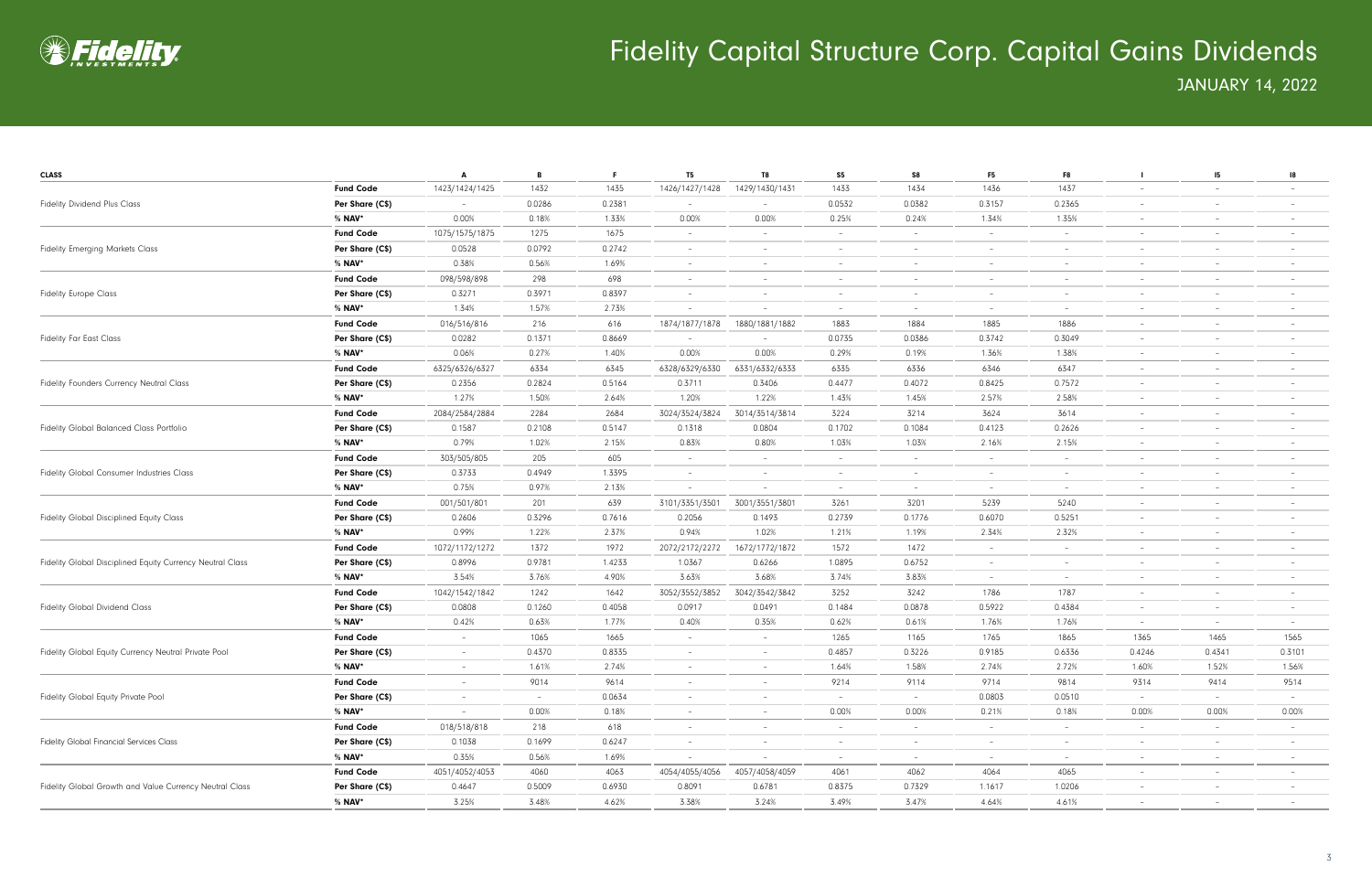

| <b>CLASS</b>                                           |                  | A                               | B      | F.     | T <sub>5</sub>           | T8             | S <sub>5</sub>           | S8                       | F <sub>5</sub>           | F8                       |                          | 15 <sub>15</sub>         | 18                              |
|--------------------------------------------------------|------------------|---------------------------------|--------|--------|--------------------------|----------------|--------------------------|--------------------------|--------------------------|--------------------------|--------------------------|--------------------------|---------------------------------|
|                                                        | <b>Fund Code</b> | 2086/2586/2886                  | 2286   | 2686   | 3026/3526/3826           | 3016/3516/3816 | 3226                     | 3216                     | 3626                     | 3616                     | $\overline{\phantom{a}}$ | $\overline{\phantom{0}}$ |                                 |
| Fidelity Global Growth Class Portfolio                 | Per Share (C\$)  | 0.1367                          | 0.1971 | 0.5440 | 0.1580                   | 0.0890         | 0.2091                   | 0.1312                   | 0.5940                   | 0.3735                   |                          | $\overline{\phantom{a}}$ |                                 |
|                                                        | % <b>NAV</b> *   | 0.57%                           | 0.80%  | 1.93%  | 0.61%                    | 0.56%          | 0.78%                    | 0.79%                    | 1.93%                    | 1.94%                    | $\overline{\phantom{a}}$ | $\overline{\phantom{a}}$ |                                 |
|                                                        | <b>Fund Code</b> | 044/544/844                     | 244    | 644    |                          |                | $\overline{\phantom{a}}$ |                          | $\overline{\phantom{a}}$ | $\overline{\phantom{a}}$ |                          | $\overline{\phantom{a}}$ |                                 |
| <b>Fidelity Global Health Care Class</b>               | Per Share (C\$)  | $\hspace{0.1mm}-\hspace{0.1mm}$ | $\sim$ | 0.0270 |                          |                | $\overline{\phantom{a}}$ |                          | $\overline{\phantom{a}}$ | $\overline{\phantom{a}}$ |                          |                          |                                 |
|                                                        | % <b>NAV</b> *   | 0.00%                           | 0.00%  | 0.06%  |                          |                | $\overline{\phantom{a}}$ |                          | $\overline{\phantom{a}}$ | $\overline{\phantom{a}}$ |                          | $\overline{\phantom{a}}$ |                                 |
|                                                        | <b>Fund Code</b> | 2082/2582/2882                  | 2282   | 2682   | 3022/3522/3822           | 3012/3512/3812 | 3222                     | 3212                     | 3622                     | 3612                     |                          | $\overline{\phantom{a}}$ |                                 |
| Fidelity Global Income Class Portfolio                 | Per Share (C\$)  | 0.0758                          | 0.1197 | 0.3620 | 0.0588                   | 0.0396         | 0.0927                   | 0.0587                   | 0.2830                   | 0.1802                   |                          | $\overline{\phantom{0}}$ |                                 |
|                                                        | % <b>NAV</b> *   | 0.42%                           | 0.65%  | 1.78%  | 0.41%                    | 0.44%          | 0.64%                    | 0.65%                    | 1.78%                    | 1.80%                    | $\overline{\phantom{a}}$ | $\overline{\phantom{m}}$ |                                 |
|                                                        | <b>Fund Code</b> | 5964/5965/5966                  | 5973   | 5982   | 5967/5968/5969           | 5970/5971/5972 | 5974                     | 5975                     | 5983                     | 5984                     | $-$                      | $\overline{\phantom{m}}$ |                                 |
| <b>Fidelity Global Innovators Class</b>                | Per Share (C\$)  | 0.7146                          | 0.7740 | 1.1256 | 1.1837                   | 1.0658         | 1.2862                   | 1.1689                   | 1.8776                   | 1.6905                   |                          | $\qquad \qquad -$        |                                 |
|                                                        | % <b>NAV</b> *   | 2.71%                           | 2.91%  | 4.04%  | 2.70%                    | 2.70%          | 2.91%                    | 2.93%                    | 4.04%                    | 4.04%                    |                          | $\overline{\phantom{a}}$ |                                 |
|                                                        | <b>Fund Code</b> | 5991/5992/5993                  | 6000   | 6009   | 5994/5995/5996           | 5997/5998/5999 | 6001                     | 6002                     | 6010                     | 6011                     |                          | $\overline{\phantom{a}}$ |                                 |
| Fidelity Global Innovators Currency Neutral Class      | Per Share (C\$)  | 1.7600                          | 1.8283 | 2.2229 | 2.9120                   | 2.5863         | 3.0294                   | 2.6848                   | 3.6992                   | 3.3032                   |                          |                          |                                 |
|                                                        | % <b>NAV</b> *   | 6.88%                           | 7.09%  | 8.22%  | 6.85%                    | 6.88%          | 7.07%                    | 7.07%                    | 8.22%                    | 8.25%                    | $\overline{\phantom{a}}$ | $\overline{\phantom{a}}$ |                                 |
|                                                        | <b>Fund Code</b> | 2919/2920/2921                  | 2928   | 2931   | 2922/2923/2924           | 2925/2926/2927 | 2929                     | 2930                     | 2932                     | 2933                     | $\overline{\phantom{a}}$ | $\overline{\phantom{a}}$ |                                 |
| Fidelity Global intrinsic value Class                  | Per Share (C\$)  | 0.0675                          | 0.1058 | 0.3252 | 0.1019                   | 0.0745         | 0.1547                   | 0.1210                   | 0.4738                   | 0.3974                   |                          | $\overline{\phantom{0}}$ |                                 |
|                                                        | % NAV*           | 0.39%                           | 0.61%  | 1.74%  | 0.42%                    | 0.37%          | 0.62%                    | 0.58%                    | 1.75%                    | 1.74%                    | $\overline{\phantom{m}}$ | $\overline{\phantom{a}}$ |                                 |
|                                                        | <b>Fund Code</b> | 4123/4124/4125                  | 4132   | 4135   | 4126/4127/4128           | 4129/4130/4131 | 4133                     | 4134                     | 4136                     | 4137                     | $-$                      | $-$                      |                                 |
| Fidelity Global intrinsic value Currency Neutral Class | Per Share (C\$)  | 0.3810                          | 0.4185 | 0.6413 | 0.5532                   | 0.4556         | 0.6222                   | 0.5079                   | 0.9600                   | 0.7923                   |                          | $\qquad \qquad -$        |                                 |
|                                                        | % <b>NAV</b> *   | 2.46%                           | 2.66%  | 3.80%  | 2.42%                    | 2.44%          | 2.68%                    | 2.68%                    | 3.81%                    | 3.84%                    |                          | $\overline{\phantom{a}}$ |                                 |
|                                                        | <b>Fund Code</b> | 1085/1086/1087                  | 1089   | 1090   | 1093/1094/1095           | 1135/1136/1137 | 1091                     | 1092                     | 5241                     | 5242                     |                          | $\overline{\phantom{a}}$ |                                 |
| Fidelity Global Large Cap Class                        | Per Share (C\$)  | 0.1813                          | 0.2408 | 0.6365 | 0.2091                   | 0.1543         | 0.2962                   | 0.2178                   | 0.5595                   | 0.4758                   |                          |                          |                                 |
|                                                        | % <b>NAV</b> *   | 0.62%                           | 0.81%  | 1.94%  | 0.60%                    | 0.59%          | 0.83%                    | 0.82%                    | 1.95%                    | 1.95%                    |                          | $\overline{\phantom{a}}$ |                                 |
|                                                        | <b>Fund Code</b> | 1173/1174/1175                  | 1151   | 1153   | 1180/1181/1182           | 1183/1184/1185 | 1154                     | 1161                     | $\overline{\phantom{a}}$ | $\overline{\phantom{a}}$ |                          | $\overline{\phantom{a}}$ |                                 |
| Fidelity Global Large Cap Currency Neutral Class       | Per Share (C\$)  | 0.9596                          | 1.0327 | 1.4799 | 1.1542                   | 0.8947         | 1.2400                   | 0.9785                   | $\overline{\phantom{a}}$ | $\overline{\phantom{m}}$ |                          | $\overline{\phantom{m}}$ |                                 |
|                                                        | % NAV*           | 3.99%                           | 4.21%  | 5.38%  | 4.02%                    | 3.97%          | 4.25%                    | 4.20%                    | $\overline{\phantom{a}}$ | $\overline{\phantom{a}}$ | $\overline{\phantom{a}}$ | $\overline{\phantom{m}}$ |                                 |
|                                                        | <b>Fund Code</b> | 080/380/580                     | 280    | 680    | $\overline{\phantom{a}}$ | $-$            | $\overline{\phantom{a}}$ | $\overline{\phantom{0}}$ | $\overline{\phantom{a}}$ | $\overline{\phantom{0}}$ | $\overline{\phantom{a}}$ | $\overline{\phantom{m}}$ |                                 |
| <b>Fidelity Global Natural Resources Class</b>         | Per Share (C\$)  | $\sim$                          | $\sim$ | 0.3768 | $\qquad \qquad -$        |                | $\overline{\phantom{a}}$ |                          | $\overline{\phantom{m}}$ | $\overline{\phantom{0}}$ |                          | $\qquad \qquad -$        |                                 |
|                                                        | % <b>NAV</b> *   | 0.00%                           | 0.00%  | 0.87%  | $\overline{\phantom{a}}$ |                | $\overline{\phantom{a}}$ |                          | $\overline{\phantom{a}}$ | $\overline{\phantom{a}}$ |                          | $\overline{\phantom{a}}$ |                                 |
|                                                        | <b>Fund Code</b> | 1028/1528/1828                  | 1228   | 1628   | 3038/3538/3838           | 3028/3528/3828 | 3238                     | 3228                     | 1797                     | 1798                     |                          | $\overline{\phantom{a}}$ |                                 |
| <b>Fidelity Global Real Estate Class</b>               | Per Share (C\$)  | 0.2010                          | 0.2423 | 0.4732 | 0.2898                   | 0.1769         | 0.3435                   | 0.2161                   | 0.7446                   | 0.5479                   |                          |                          |                                 |
|                                                        | % NAV*           | 1.35%                           | 1.59%  | 2.74%  | 1.35%                    | 1.33%          | 1.56%                    | 1.57%                    | 2.74%                    | 2.73%                    | $\overline{\phantom{a}}$ | $\overline{\phantom{a}}$ |                                 |
|                                                        | <b>Fund Code</b> | 1076/1576/1876                  | 1276   | 1676   | 3067/3567/3867           | 3056/3556/3856 | 3267                     | 3256                     | 1770                     | 1773                     | $\overline{\phantom{a}}$ | $\overline{\phantom{a}}$ |                                 |
| <b>Fidelity Greater Canada Class</b>                   | Per Share (C\$)  |                                 | $\sim$ | 0.3799 |                          |                | $\overline{\phantom{a}}$ | $-$                      | 0.4634                   | 0.3888                   | $\overline{\phantom{a}}$ | $\overline{\phantom{a}}$ |                                 |
|                                                        | $%$ NAV*         | 0.00%                           | 0.00%  | 0.93%  | 0.00%                    | $0.00\%$       | 0.00%                    | 0.00%                    | 0.92%                    | 0.92%                    | $\sim$                   | $\overline{\phantom{a}}$ |                                 |
|                                                        | <b>Fund Code</b> | 2085/2585/2885                  | 2285   | 2685   | 3025/3525/3825           | 3015/3515/3815 | 3225                     | 3215                     | 3625                     | 3615                     | $\sim$                   | $\sim$                   | $\hspace{0.1mm}-\hspace{0.1mm}$ |
| Fidelity Growth Class Portfolio                        | Per Share (C\$)  | 0.5047                          | 0.5655 | 0.8908 | 0.5389                   | 0.3710         | 0.6063                   | 0.4170                   | 0.9704                   | 0.6803                   | $\overline{\phantom{a}}$ | $\overline{\phantom{a}}$ |                                 |
|                                                        | % NAV*           | 2.26%                           | 2.49%  | 3.62%  | 2.22%                    | 2.22%          | 2.45%                    | 2.45%                    | 3.60%                    | 3.62%                    | $\overline{\phantom{a}}$ | $\overline{\phantom{a}}$ |                                 |
|                                                        | <b>Fund Code</b> | 2081/2581/2881                  | 2281   | 2681   | 3021/3521/382            | 3011/3511/3811 | 3221                     | 3211                     | 3621                     | 3611                     | $\sim$                   | $\overline{\phantom{a}}$ |                                 |
| Fidelity Income Class Portfolio                        | Per Share (C\$)  | 0.1970                          | 0.2424 | 0.4763 | 0.1509                   | 0.0951         | 0.1835                   | 0.1164                   | 0.3648                   | 0.2325                   | $\overline{\phantom{a}}$ | $\overline{\phantom{a}}$ |                                 |
|                                                        | % <b>NAV</b> *   | 1.16%                           | 1.40%  | 2.53%  | 1.16%                    | 1.15%          | 1.38%                    | 1.38%                    | 2.52%                    | 2.53%                    | $\overline{\phantom{a}}$ | $\overline{\phantom{a}}$ |                                 |
|                                                        |                  |                                 |        |        |                          |                |                          |                          |                          |                          |                          |                          |                                 |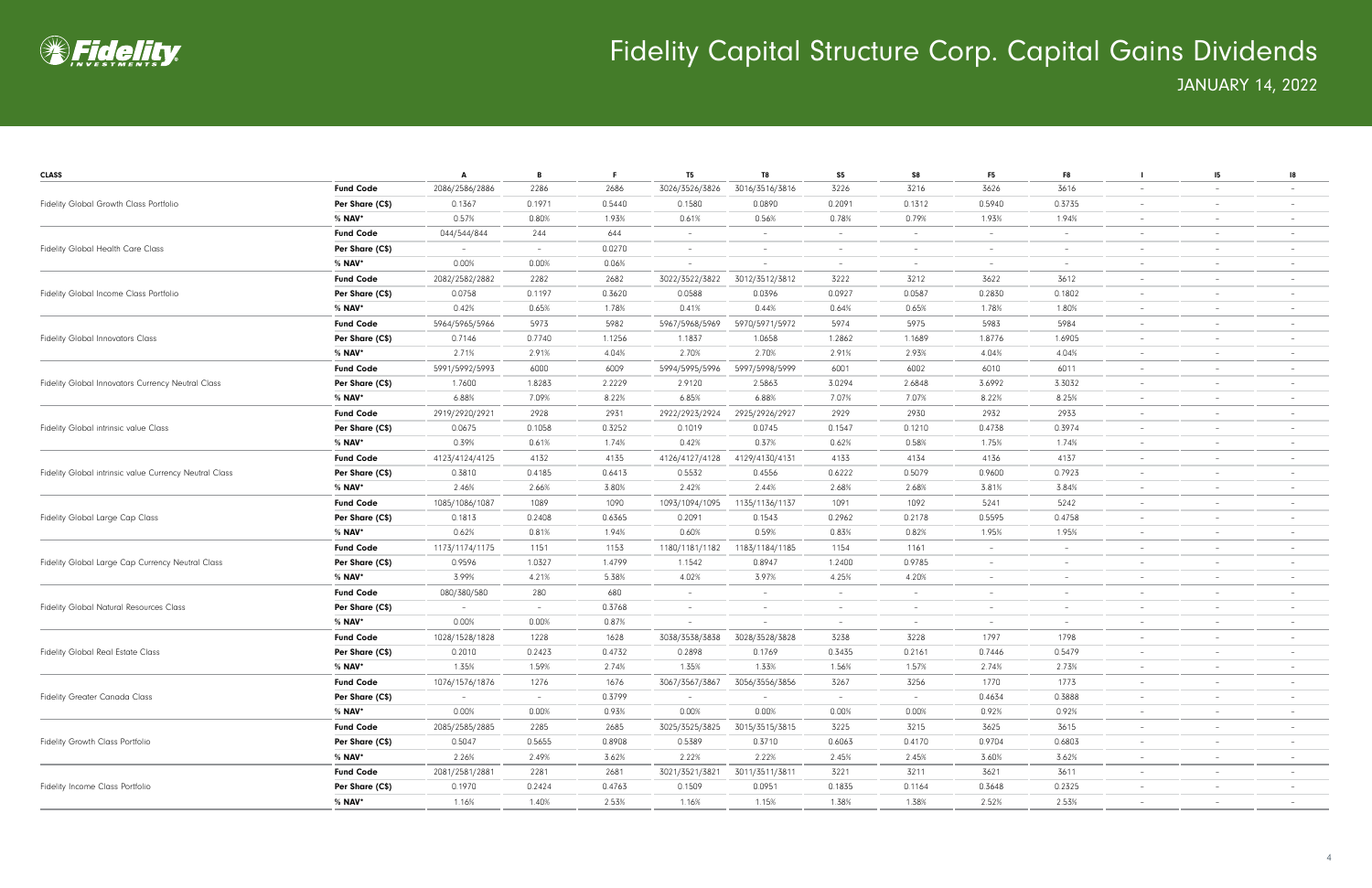

| <b>CLASS</b>                                                     |                  | A                        | B      | F.     | T <sub>5</sub>           | T8                       | S <sub>5</sub>           | S8                       | <b>F5</b>                | F8                              |                          | $15 -$                   | 18                       |
|------------------------------------------------------------------|------------------|--------------------------|--------|--------|--------------------------|--------------------------|--------------------------|--------------------------|--------------------------|---------------------------------|--------------------------|--------------------------|--------------------------|
|                                                                  | <b>Fund Code</b> | 5482/5483/5484           | 5491   | 5494   | 5485/5486/5487           | 5488/5489/5490           | 5492                     | 5493                     | 5495                     | 5496                            | $\overline{\phantom{0}}$ | $\overline{\phantom{a}}$ |                          |
| <b>Fidelity Insights Class</b>                                   | Per Share (C\$)  |                          | $\sim$ | 0.1777 | $\overline{\phantom{a}}$ |                          | $\overline{\phantom{a}}$ | $-$                      | 0.2918                   | 0.2587                          |                          | $\overline{\phantom{m}}$ |                          |
|                                                                  | % NAV*           | 0.00%                    | 0.00%  | 0.72%  | 0.00%                    | 0.00%                    | 0.00%                    | 0.00%                    | 0.73%                    | 0.73%                           | $\overline{\phantom{m}}$ | $\overline{\phantom{0}}$ |                          |
| Fidelity Insights Currency Neutral Class                         | <b>Fund Code</b> | 5520/5521/5522           | 5529   | 5532   | 5523/5524/5525           | 5526/5527/5528           | 5530                     | 5531                     | 5533                     | 5534                            | $\overline{\phantom{a}}$ | $\overline{\phantom{0}}$ |                          |
|                                                                  | Per Share (C\$)  | 0.6965                   | 0.7544 | 1.0760 | 1.1634                   | 0.9982                   | 1.2398                   | 1.0871                   | 1.7408                   | 1.5410                          | $\overline{\phantom{a}}$ | $\overline{\phantom{0}}$ |                          |
|                                                                  | % <b>NAV</b> *   | 3.07%                    | 3.30%  | 4.44%  | 3.15%                    | 3.09%                    | 3.33%                    | 3.33%                    | 4.42%                    | 4.44%                           | $\overline{\phantom{a}}$ | $\overline{\phantom{a}}$ |                          |
|                                                                  | <b>Fund Code</b> | 1063/1563/1863           | 1263   | 1663   | 3073/3573/3873           | 3063/3563/3863           | 3273                     | 3263                     | $\overline{\phantom{a}}$ | $\sim$                          | $\overline{\phantom{a}}$ | $-$                      |                          |
| Fidelity International Disciplined Equity Class                  | Per Share (C\$)  | 0.1681                   | 0.1991 | 0.3851 | 0.1612                   | 0.1023                   | 0.2024                   | 0.1285                   | $\overline{\phantom{a}}$ | $\hspace{0.1mm}-\hspace{0.1mm}$ |                          | $\overline{\phantom{a}}$ |                          |
|                                                                  | % NAV*           | 1.41%                    | 1.63%  | 2.77%  | 1.32%                    | 1.29%                    | 1.58%                    | 1.56%                    | $\overline{\phantom{a}}$ | $\overline{\phantom{0}}$        | $\overline{\phantom{a}}$ | $\overline{\phantom{a}}$ |                          |
|                                                                  | <b>Fund Code</b> | 1071/1171/1271           | 1371   | 1971   | 2071/2171/2271           | 1671/1771/1871           | 1571                     | 1471                     | $\overline{\phantom{a}}$ | $\overline{\phantom{0}}$        | -                        | $\overline{\phantom{0}}$ |                          |
| Fidelity International Disciplined Equity Currency Neutral Class | Per Share (C\$)  | 0.7564                   | 0.8122 | 1.1671 | 0.8445                   | 0.5690                   | 0.9321                   | 0.6083                   | $\overline{\phantom{m}}$ | $\overline{\phantom{0}}$        |                          | $\overline{\phantom{m}}$ |                          |
|                                                                  | % NAV*           | 3.86%                    | 4.07%  | 5.21%  | 3.88%                    | 3.90%                    | 4.14%                    | 4.04%                    | $\overline{\phantom{a}}$ | $\overline{\phantom{a}}$        | $\overline{\phantom{m}}$ | $-$                      | $\overline{\phantom{0}}$ |
|                                                                  | <b>Fund Code</b> | $\sim$                   | 1058   | 1658   | $\overline{\phantom{a}}$ | $-$                      | 1258                     | 1158                     | 1758                     | 1858                            | 1358                     | 1458                     | 1558                     |
| Fidelity International Equity Currency Neutral Private Pool      | Per Share (C\$)  | $\sim$                   | 0.5237 | 0.8020 | $\overline{\phantom{a}}$ |                          | 0.5439                   | 0.3788                   | 0.8745                   | 0.6236                          | 0.5061                   | 0.5238                   | 0.3751                   |
|                                                                  | % <b>NAV</b> *   |                          | 2.66%  | 3.79%  | $\overline{\phantom{a}}$ | $\overline{\phantom{a}}$ | 2.66%                    | 2.62%                    | 3.81%                    | 3.78%                           | 2.70%                    | 2.64%                    | 2.68%                    |
|                                                                  | <b>Fund Code</b> | 014/514/814              | 214    | 614    | $\overline{\phantom{a}}$ |                          | $\overline{\phantom{a}}$ |                          | $\overline{\phantom{a}}$ | $\overline{\phantom{a}}$        | -                        | $\sim$                   |                          |
| <b>Fidelity Japan Class</b>                                      | Per Share (C\$)  | 0.4650                   | 0.5246 | 0.8915 | $\overline{\phantom{m}}$ |                          | $\overline{\phantom{a}}$ |                          | $\overline{\phantom{a}}$ | $\overline{\phantom{a}}$        |                          | $\overline{\phantom{a}}$ |                          |
|                                                                  | % NAV*           | 2.65%                    | 2.89%  | 4.00%  | $\overline{\phantom{a}}$ | $-$                      | $\overline{\phantom{a}}$ | $-$                      | $\overline{\phantom{a}}$ | $\overline{\phantom{a}}$        | $\overline{\phantom{a}}$ | $\overline{\phantom{a}}$ |                          |
|                                                                  | <b>Fund Code</b> | 412/413/414              | 416    | 417    | 420/423/424              | 431/432/433              | 418                      | 419                      | 434                      | 436                             | $\overline{\phantom{a}}$ | $\overline{\phantom{a}}$ |                          |
| <b>Fidelity Monthly Income Class</b>                             | Per Share (C\$)  | 0.4997                   | 0.5402 | 0.7576 | 0.4817                   | 0.3447                   | 0.5294                   | 0.3737                   | 0.8017                   | 0.5681                          | -                        | $\overline{\phantom{m}}$ |                          |
|                                                                  | % NAV*           | 2.98%                    | 3.20%  | 4.35%  | 2.99%                    | 3.01%                    | 3.21%                    | 3.19%                    | 4.35%                    | 4.36%                           | $\overline{\phantom{m}}$ | $\overline{\phantom{0}}$ | $\qquad \qquad -$        |
|                                                                  | <b>Fund Code</b> | 3469/3470/3471           | 3478   | 3481   | 3472/3473/3474           | 3475/3476/3477           | 3479                     | 3480                     | 3482                     | 3483                            | $\overline{\phantom{a}}$ | $\overline{\phantom{0}}$ |                          |
| Fidelity North American Equity Class                             | Per Share (C\$)  | 0.0903                   | 0.1370 | 0.4084 | 0.1621                   | 0.1060                   | 0.2177                   | 0.1556                   | 0.6116                   | 0.5163                          | $\overline{\phantom{a}}$ | $\overline{\phantom{m}}$ |                          |
|                                                                  | % <b>NAV</b> *   | 0.44%                    | 0.66%  | 1.83%  | 0.52%                    | 0.42%                    | 0.69%                    | 0.61%                    | 1.81%                    | 1.84%                           | $\overline{\phantom{a}}$ | $\overline{\phantom{a}}$ |                          |
|                                                                  | <b>Fund Code</b> | 301/510/810              | 210    | 610    | 3050/3550/3850           | 3010/3510/3810           | 3250                     | 3210                     | 1790                     | 1791                            | $\overline{\phantom{a}}$ | $\overline{\phantom{a}}$ |                          |
| <b>Fidelity Northstar Class</b>                                  | Per Share (C\$)  | 0.8790                   | 0.9879 | 1.6754 | 0.5493                   | 0.3538                   | 0.6134                   | 0.3988                   | 1.2046                   | 0.9699                          |                          |                          |                          |
|                                                                  | % NAV*           | 2.35%                    | 2.57%  | 3.72%  | 2.34%                    | 2.31%                    | 2.56%                    | 2.53%                    | 3.71%                    | 3.71%                           | $\overline{\phantom{a}}$ | $\overline{\phantom{a}}$ |                          |
|                                                                  | <b>Fund Code</b> | 1280/1281/1282           | 1283   | 1284   | 1290/1291/1292           | 1293/1294/1295           | 1285                     | 1286                     | 1792                     | 1793                            | $\overline{\phantom{a}}$ | $\overline{\phantom{a}}$ |                          |
| <b>Fidelity Northstar Currency Neutral Class</b>                 | Per Share (C\$)  | 1.0221                   | 1.0975 | 1.5062 | 1.1919                   | 0.8489                   | 1.2756                   | 0.9060                   | 1.7180                   | 1.4155                          | -                        | $\overline{\phantom{m}}$ |                          |
|                                                                  | % NAV*           | 4.60%                    | 4.84%  | 6.00%  | 4.61%                    | 4.62%                    | 4.83%                    | 4.80%                    | 5.98%                    | 5.98%                           | $\overline{\phantom{a}}$ | $-$                      | $\qquad \qquad -$        |
|                                                                  | <b>Fund Code</b> | $\overline{\phantom{a}}$ | 1491   | 1492   |                          | $\overline{\phantom{0}}$ | 1496                     |                          | 1493                     | $\sim$                          | 1494                     | 1495                     |                          |
| Fidelity Premium Fixed Income Private Pool Class                 | Per Share (C\$)  | $\overline{\phantom{a}}$ | 0.3492 | 0.4441 |                          |                          | 0.2917                   |                          | 0.3742                   | $\hspace{0.1mm}-\hspace{0.1mm}$ | 0.3487                   | 0.2874                   |                          |
|                                                                  | % NAV*           | $\sim$                   | 2.67%  | 3.23%  | $\overline{\phantom{a}}$ | $\sim$                   | 2.65%                    | $\overline{\phantom{0}}$ | 3.22%                    | $\sim$                          | 2.70%                    | 2.65%                    |                          |
|                                                                  | <b>Fund Code</b> | 2643/2646/2649           | 2655   | 2661   | 2644/2647/2651           | 2645/2648/2653           | 2657                     | 2659                     | 2663                     | 2665                            |                          | $\overline{\phantom{a}}$ | $\overline{\phantom{a}}$ |
| Fidelity Small Cap America Currency Neutral Class                | Per Share (C\$)  | 0.3488                   | 0.3904 | 0.6405 | 0.4734                   | 0.3693                   | 0.5424                   | 0.4313                   | 0.9301                   | 0.7117                          | $\overline{\phantom{a}}$ | $\overline{\phantom{a}}$ |                          |
|                                                                  | % NAV*           | 2.06%                    | 2.27%  | 3.41%  | 2.00%                    | 2.00%                    | 2.24%                    | 2.28%                    | 3.45%                    | 3.38%                           | $\sim$                   | $\sim$                   | $\overline{\phantom{a}}$ |
|                                                                  | <b>Fund Code</b> | 1088/1588/1888           | 1288   | 1688   | 1730/1731/1732           | 1733/1734/1735           | 1736                     | 1737                     | 1738                     | 1739                            | $\overline{\phantom{a}}$ | $-$                      | $\overline{\phantom{a}}$ |
| <b>Fidelity Special Situations Class</b>                         | Per Share (C\$)  | 1.7127                   | 1.8536 | 2.6923 | 1.8332                   | 1.4143                   | 1.9865                   | 1.5161                   | 2.7505                   | 2.1335                          | $\overline{\phantom{a}}$ | $\overline{\phantom{a}}$ |                          |
|                                                                  | % NAV*           | 3.82%                    | 4.03%  | 5.16%  | 3.77%                    | 3.77%                    | 4.02%                    | 3.96%                    | 5.17%                    | 5.16%                           | $\overline{\phantom{a}}$ | $\sim$                   | $\overline{\phantom{a}}$ |
|                                                                  | <b>Fund Code</b> | 090/590/890              | 290    | 690    | $\sim$                   | $\sim$                   | 7536                     | 7537                     | 7534                     | 7535                            | $\sim$                   | $\sim$                   | $\qquad \qquad -$        |
| Fidelity Technology Innovators Class                             | Per Share (C\$)  | $\sim$                   | $\sim$ | 0.1202 | $\sim$                   | $-$                      | 0.2647                   | 0.2621                   | 0.2656                   | 0.2628                          | $\sim$                   | $\overline{\phantom{a}}$ | $\overline{\phantom{a}}$ |
|                                                                  | % NAV*           | 0.00%                    | 0.00%  | 0.13%  | $\overline{\phantom{a}}$ |                          | 1.29%                    | 1.29%                    | 1.29%                    | 1.29%                           | $\overline{\phantom{a}}$ | $\overline{\phantom{a}}$ |                          |
|                                                                  |                  |                          |        |        |                          |                          |                          |                          |                          |                                 |                          |                          |                          |